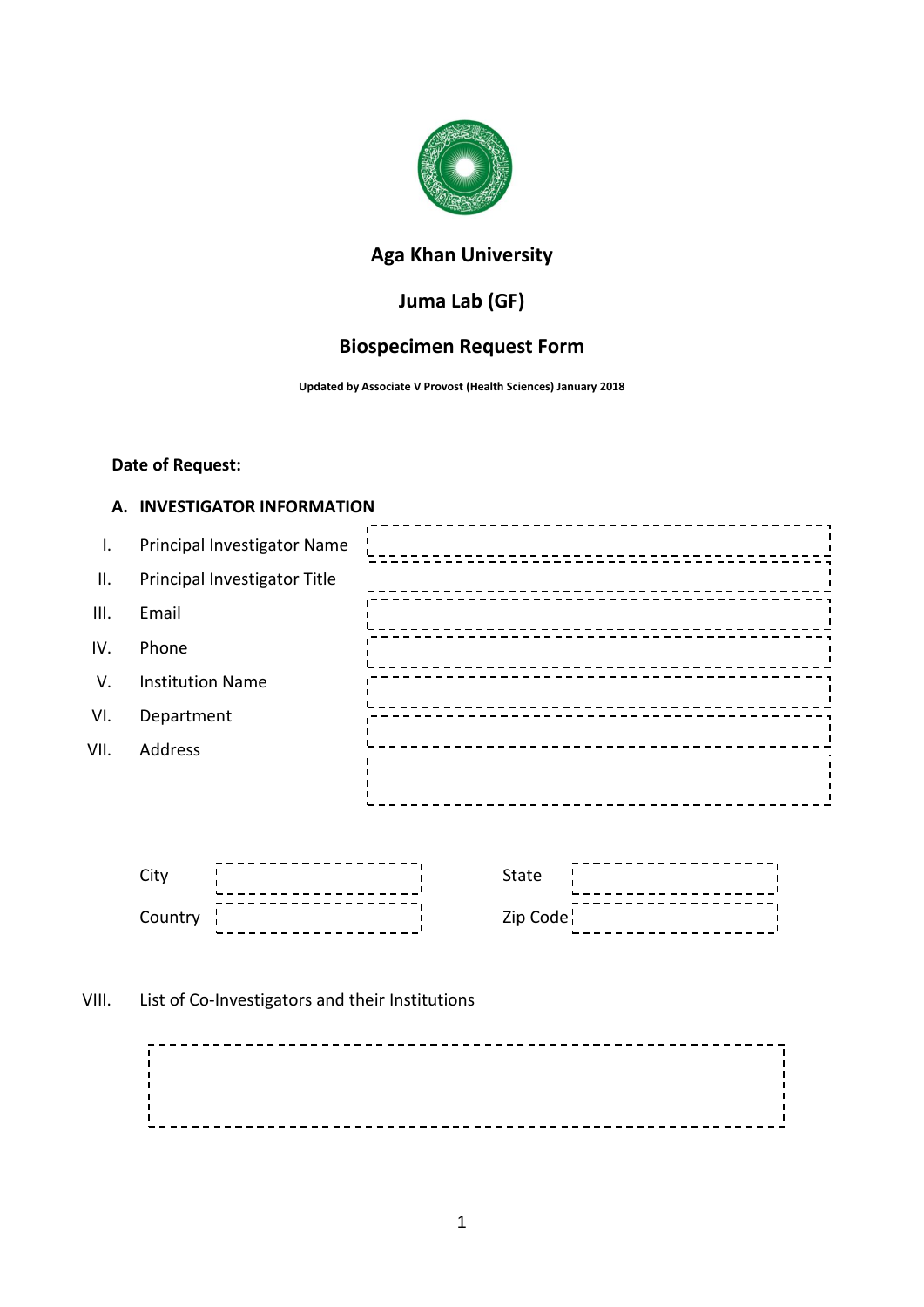| IX.  | <b>Contact Person</b><br>(If different than PI) |  |
|------|-------------------------------------------------|--|
| Χ.   | Title                                           |  |
| XI.  | Phone                                           |  |
| XII. | Email                                           |  |

## **B. RESEARCH PROJECT UNDER WHICH SPECIMEN ARE / WERE BEING STORED**

| Ι.              | Project Title                         |  |
|-----------------|---------------------------------------|--|
| $\mathbf{II}$ . | <b>Funding Source</b>                 |  |
| III.            |                                       |  |
| IV.<br>V.       | Period of Support<br>Grant Serial No. |  |

VI. Has your project (under which specimens were stored/are being stored) received individual project specific Ethics approval/exemption?

 $\odot$  Yes  $\bigcirc$  No

If 'Yes', please attach a copy of the approval letter/exemption

### **C. PROPOSED RESEARCH ON SAMPLES REQUESTED**

- I. Please provide title and short summary of Research/ Work you propose to now conduct on these samples.
- II. Do you have ethical approval for above (Please provide evidence).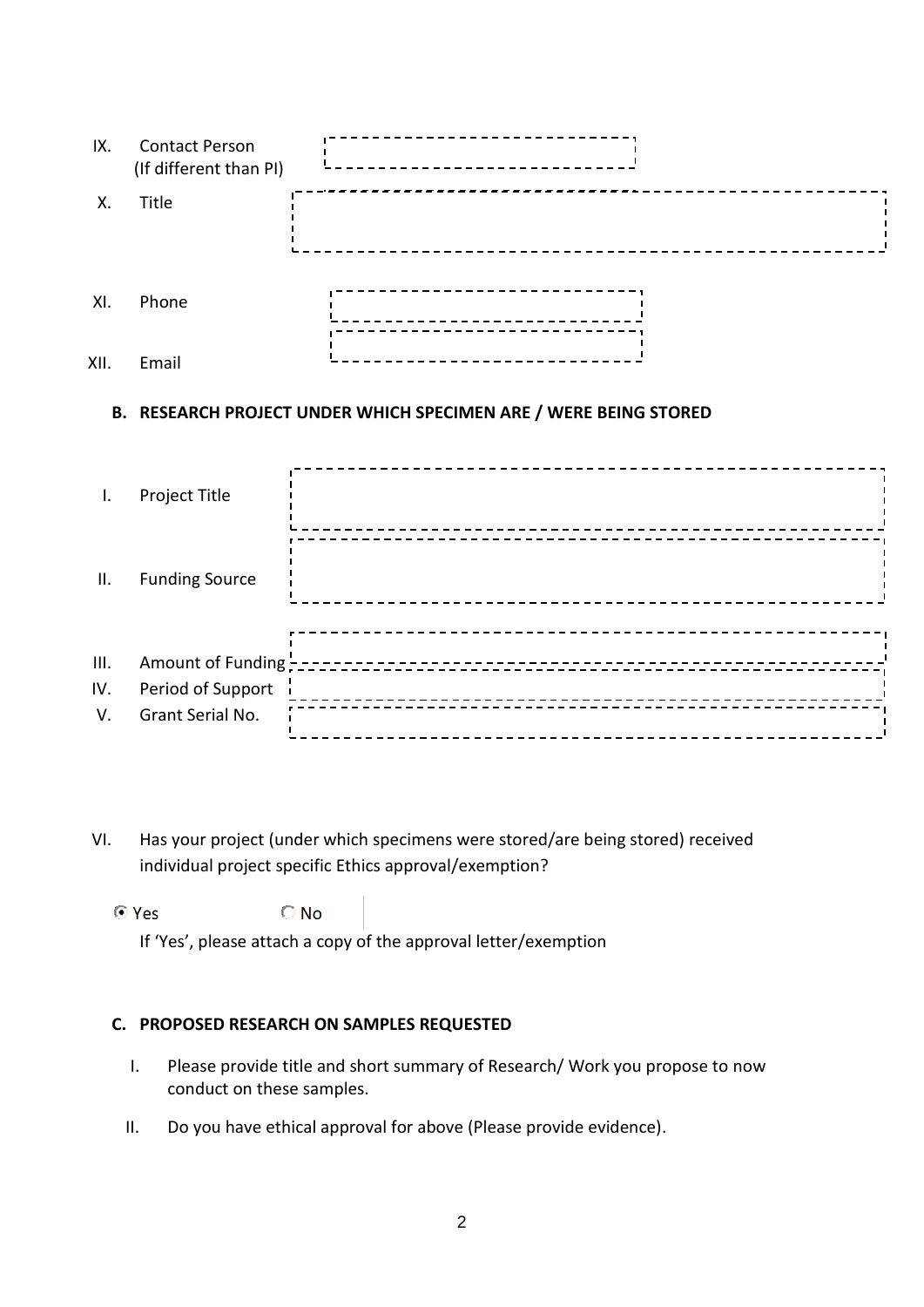III. Experience of researcher/s carrying out analysis (please provide information to indicate that you/your research group has experience in the techniques you now intend to use

IV. If hypothesis generation is the specific purpose of your application, what do you envisage its application in the clinical setting will be? Please give as much detail as possible on target identification, validation etc.

V. Methods (please detail the methods you intend to use for studying these specimens, indicating controls and the experimental design you will use where relevant include statistical information):

VI. Justify number of samples requested